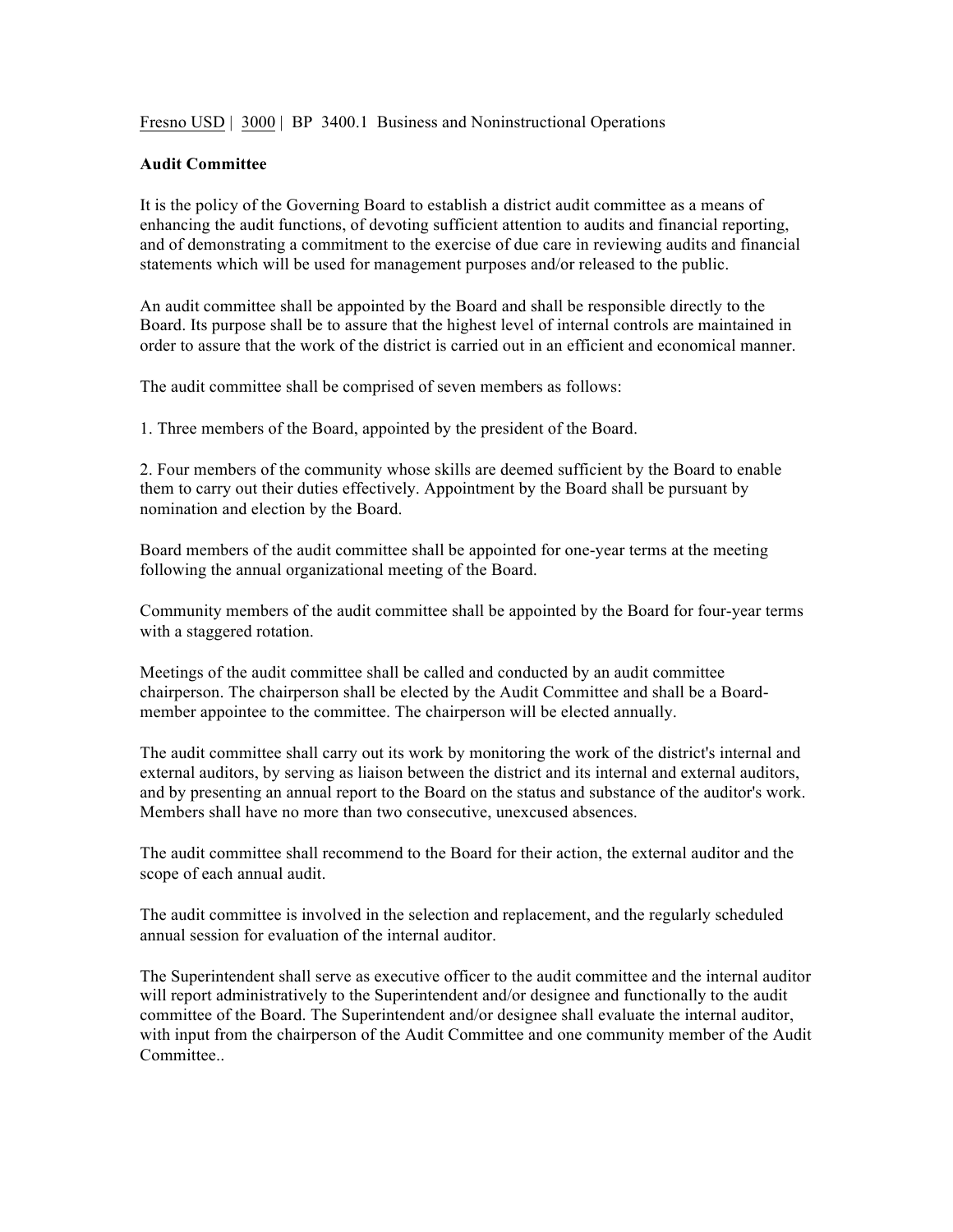The Superintendent shall make available to the audit committee such other district staff as shall be needed to carry out the committee's work. The internal auditor shall be expected to work closely, in a staff capacity, with the committee.

The responsibilities of the audit committee shall include but not be limited to the following:

1. Recommend to the Board for approval the independent auditors.

2. Review the independent audit engagement including the fee, scope and timing of the audit, and any other services to be rendered, including nonaudit services.

3. Review with the independent auditors district policies and procedures regarding internal auditing and internal accounting and financial controls.

4. Upon completion of their audit, review with the independent auditors the cooperation they received from district personnel during the audit, the extent to which district resources could be used to minimize the time spent on the audit, and any significant matters of concern arising from the audit.

5. Review with the independent auditors any significant transactions which are not a normal part of the district's business, any changes in accounting principles and practices, all significant proposed audit adjustments, and any recommendations that they may have for improving internal controls, choice of accounting principles or management systems.

6. Review with the district's financial and accounting staff district policies regarding internal accounting and financial controls.

7. Review and recommend district policies to the Board to prohibit unethical, questionable, or illegal activities by district employees.

8. Review with the internal auditor the organization and independence of the internal audit function; the goals and plans of internal audit including the nature and extent of work; problems and experiences in completing internal audits; and findings, conclusions, and recommendations as a result of internal audits.

9. Upon completion of the independent audit, review with the district's financial and accounting managers their perception of the independent auditors, any significant matters of concern arising from the audit, and the extent to which recommendations made by the independent auditors have been implemented.

10. Prepare quarterly written reports to the Board relating the results of committee activities.

Policy FRESNO UNIFIED SCHOOL DISTRICT

adopted: November 29, 1979 Fresno, California

revised: January 25, 1996

revised: March 25, 1999